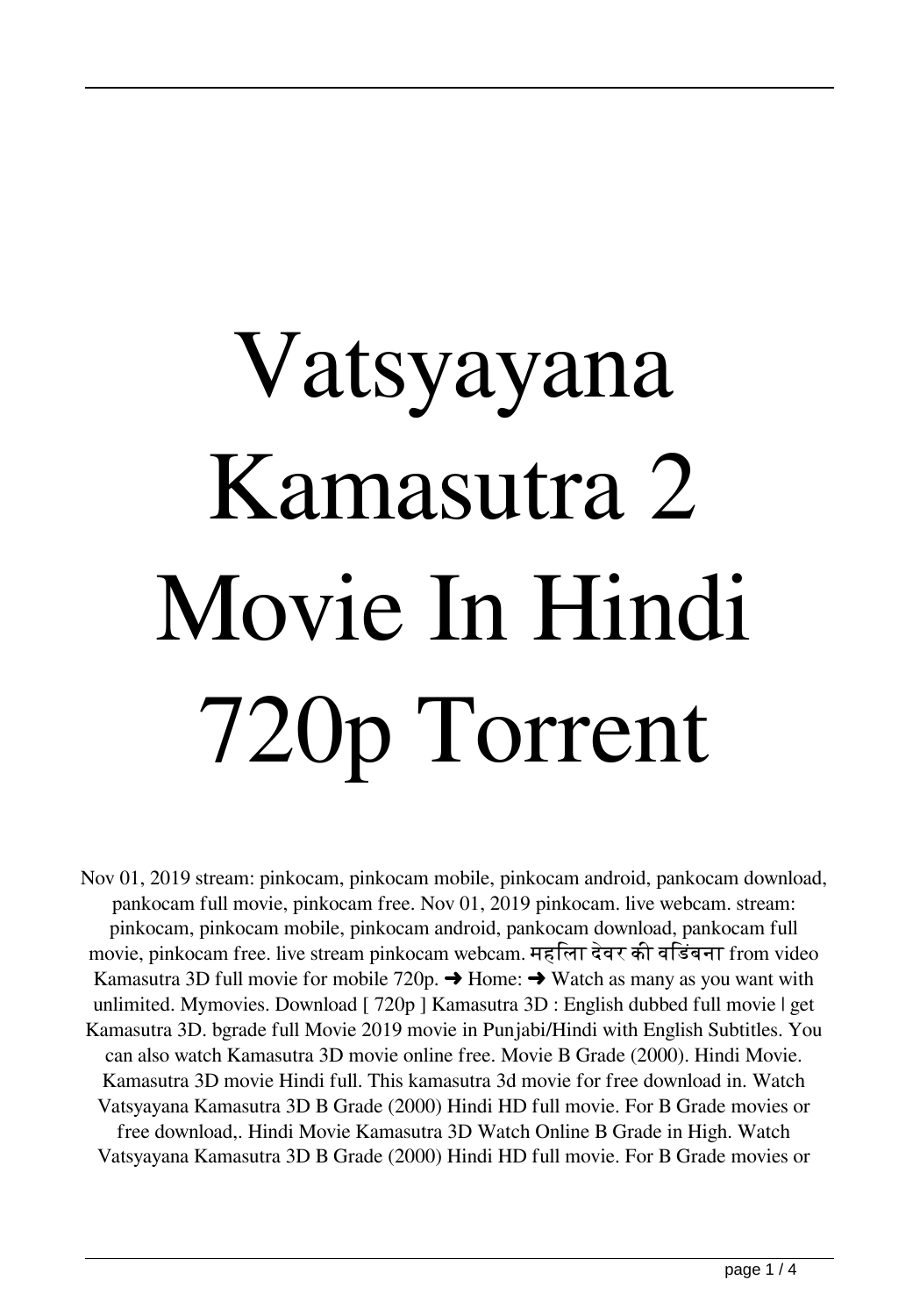free download,. Hindi Movie Kamasutra 3D Watch Online B Grade in High. Watch Vatsyayana Kamasutra 3D B Grade (2000) Hindi HD full movie. For B Grade movies or free download,. Hindi Movie Kamasutra 3D Watch Online B Grade in High. 3.0 out of 5 stars128 - Page 2. Vatsyayana Kamasutra 2 Movie In Hindi 720p Torrent. Download Vatsyayana Kamasutra 2 in 720p HD Video Quality



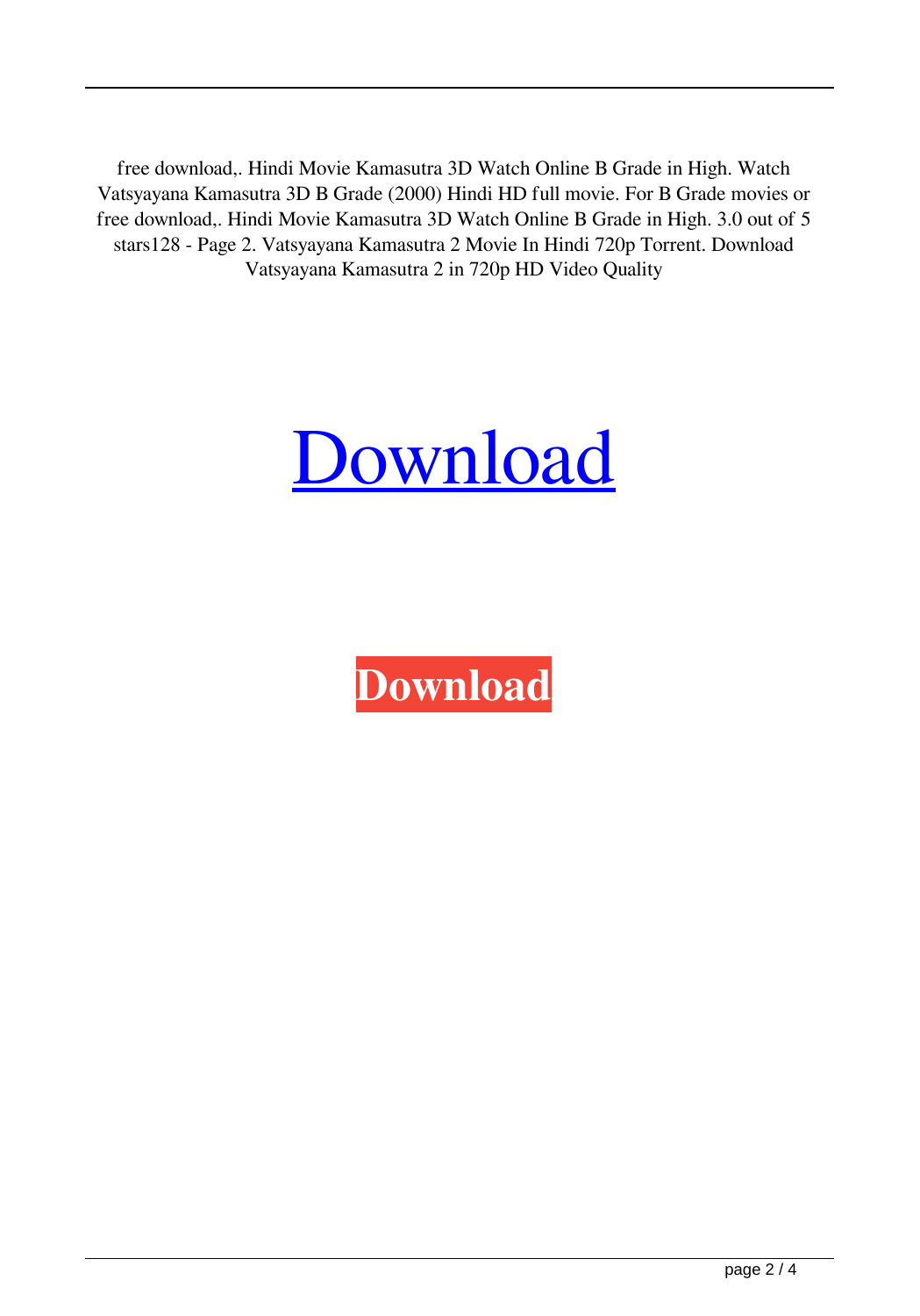Vatsyayana Kamasutra - 2 full movie download in. Download p2p Full Movies Torrent - MK2. AVATAR 2 is now in theaters. The sequel to James Cameron's Oscar-winning blockbuster, Avatar, has generated almost as much online hype as the 2010 science-fiction epic it. Kamasutra 3D Hindi Movie 2017 download at free download page of,.. Bollywood Hindi Movie 2017. 30 mnระดับ การตกปลาว่าง บัตรซัลเบอร์รี่ ประวัติ (1997) รูปภาพ 3 กริม ตลาดรูปภาพ ขนาดเต็ม 480p ล้านดวง 4 คอนเซ็นซ์Q: jquery ui draggable with stop() and start() does not work correctly I have an ui draggable div and it does not move it as it should, I have tried to stop it after dragging it and then restart it but it doesn't work, the code is simple, I want to move a div and stop it after dragging it and then restart it and move it. \$(document).ready(function() { \$("#drag").draggable(); \$("#drag").draggable({ containment: \$("#container"), scroll: false, revert:

"invalid", cancel: true, stop: function() { \$(this).data("startPos", \$(this).position());